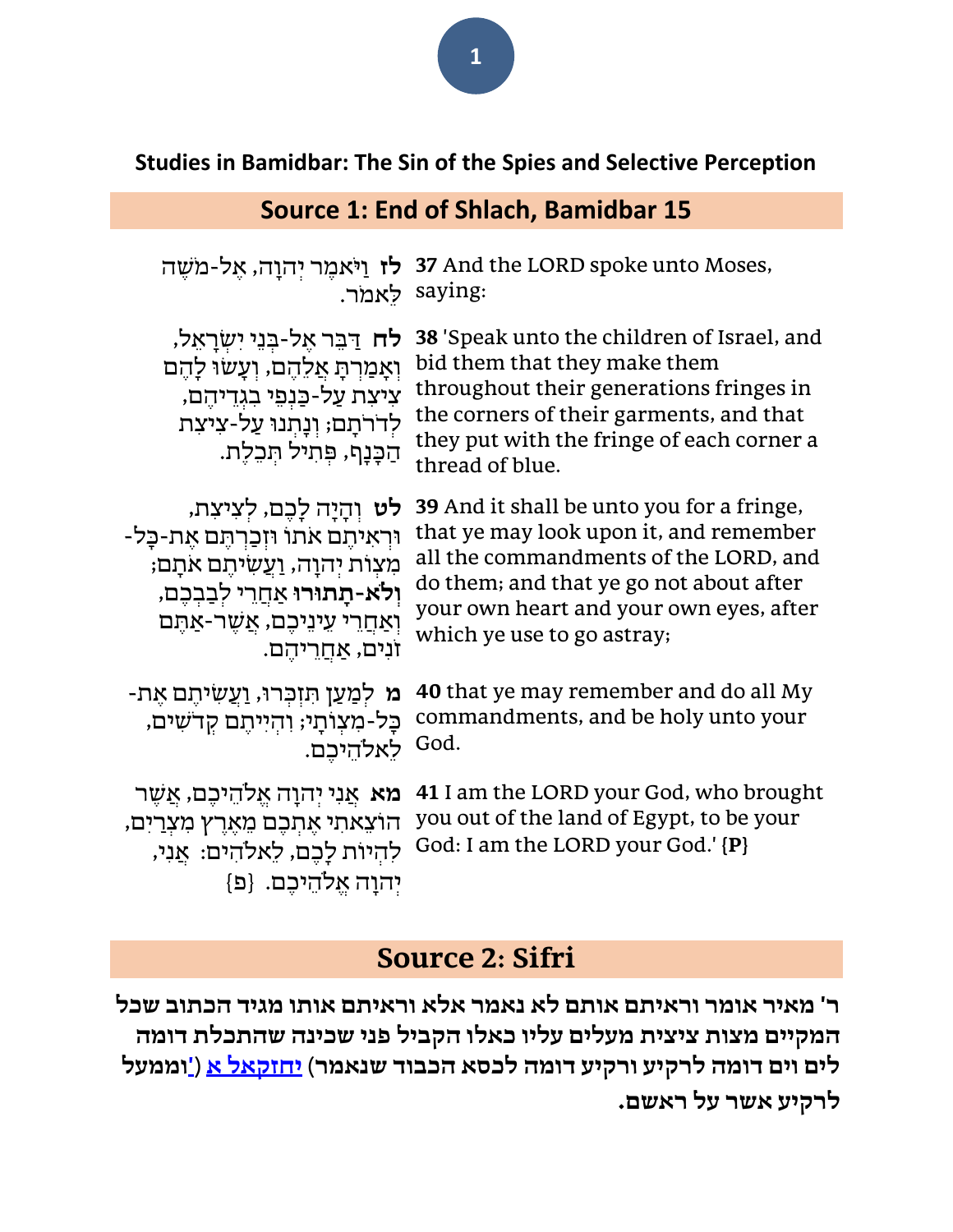Rabbi Meir said: It does not says "And you shall see them" – but "you shall see it (Him)" – the Torah is teaching us that whomever observes the mitzva of tsitsit, is considered as if he greeted the Divine Presence, for tekhelet resembles the sea, and the sea resembles the sky, and the sky resembles God's holy throne."

### **Source 3: From scienc.nasa.gov**

**If someone were to ask you what is the color of the ocean, chances are that you would answer that is was blue. For most of the world's oceans, your answer would be correct. Pure water is perfectly clear, of course -- but if there is a lot of water, and the water is very deep so that there are no reflections off the sea floor, the water appears as a very dark navy blue. The reason the ocean is blue is due to the absorption and scattering of light. The blue wavelengths of light are scattered, similar to the scattering of blue light in the sky but absorption is a much larger factor than scattering for the clear ocean water. In water, absorption is strong in the red and weak in the blue, thus red light is absorbed quickly in the ocean leaving blue. Almost all sunlight that enters the ocean is absorbed, except very close to the coast. The red, yellow, and green wavelengths of sunlight are absorbed by water molecules in the ocean. When sunlight hits the ocean, some of the light is reflected back directly but most of it penetrates the ocean surface and interacts with the water molecules that it encounters. The red, orange, yellow, and green wavelengths of light are absorbed so that the remaining light we see is composed of the shorter wavelength blues and violets.**

**If there are any particles suspended in the water, they will increase the scattering of light. In coastal areas, runoff from rivers, resuspension of sand and silt from the bottom by tides, waves and storms and a number of other substances can change the color of the near-shore waters. Some types of particles (in particular, the cells of phytoplankton, also referred to as algae) can also contain substances that absorb certain wavelengths of light, which alters its characteristics.**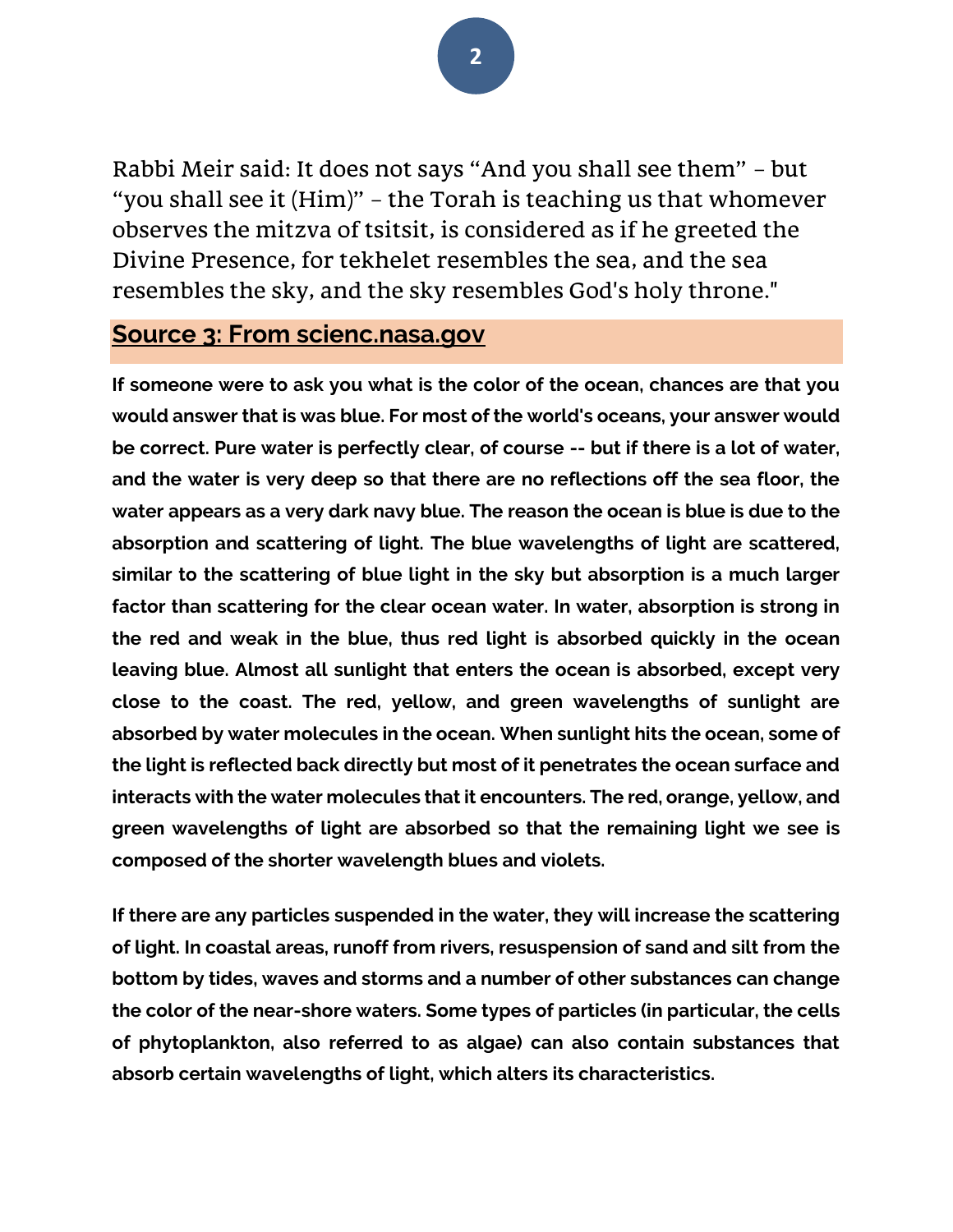## **Source 4: Royal Museums – Greenwich**

# **Why is the sky blue (short answer)?**

- **As white light passes through our atmosphere, tiny air molecules cause it to 'scatter'.**
- **The scattering caused by these tiny air molecules (known as Rayleigh scattering) increases as the wavelength of light decreases.**
- **Violet and blue light have the shortest wavelengths and red light has the longest.**
- **Therefore, blue light is scattered more than red light and the sky appears blue during the day.**
- **When the Sun is low in the sky during sunrise and sunset the light has to travel further through the Earth's atmosphere.**
- **We don't see the blue light because it gets scattered away, but the red light isn't scattered very much so the sky appears red.**

**Source 5: Bamidbar Ch. 13 – Parshat Shlach**

**כא** ַַֽו ַיֲע ֖לו ַו ָי ֣ת ֑ רו אֶ ת־הָ אָ ֥ רֶ ץ מִ מ ִ דְ ב ַ ר־צִ ֖ ן עַ ד־רְ חֹּ ֥ ב לְ בֹּ א חֲ מַָֽ ת׃ **כב ַוַַּֽיֲּע ֣לוּ ַב ֶּּנֶּג ֮בּ וַיַּבֹא עַד־חֵבְרוֹן** וְשַׁם <u>א</u>ַחִימַן שֵׁשֵׁי וְתַלְמַי יִלְידֵי הָעֲנֶק וְחֵבְרוֹן שֵׁבֲע שָׁנִים נִבְנְתָה לִפְנֵי צ<sup>ְ</sup>עַן מִצְרָיִם: נג וַיָּבֹאוּ עַד־נַחַל אֶשְׁכֹּל וַיִּכְרְתוּ מִשָּׁם זְמוֹרָה וְאֵשְׁכוֹל עֲנָבִים ֹאֵחָר וַיִּשָׂאָהוּ בַמוֹט בִשְׁנֵיֵם וּמִן־הָרִמֹּנֻים וּמִן־הַתְּאֵנִים:

- 13:21 The men headed north and explored the land, from the [Tzin](http://bible.ort.org/books/pentd2.asp?ACTION=displaypage&BOOK=4&CHAPTER=13#C2979) [Desert](http://bible.ort.org/books/pentd2.asp?ACTION=displaypage&BOOK=4&CHAPTER=13#C2979) all the way to [Rechov](http://bible.ort.org/books/pentd2.asp?ACTION=displaypage&BOOK=4&CHAPTER=13#C2980) on the road to [Chamath.](http://bible.ort.org/books/pentd2.asp?ACTION=displaypage&BOOK=4&CHAPTER=13#C2981)
- 13:22 **On the way through the Negev, [they](http://bible.ort.org/books/pentd2.asp?ACTION=displaypage&BOOK=4&CHAPTER=13#C2982) came to Hebron** where [they saw] [Achiman,](http://bible.ort.org/books/pentd2.asp?ACTION=displaypage&BOOK=4&CHAPTER=13#C2983) Sheshai and Talmi, descendants of the [Giant.](http://bible.ort.org/books/pentd2.asp?ACTION=displaypage&BOOK=4&CHAPTER=13#C2984) Hebron had been built seven years before [Tzoan](http://bible.ort.org/books/pentd2.asp?ACTION=displaypage&BOOK=4&CHAPTER=13#C2985) in Egypt.
- 13:23 When they came to [Cluster](http://bible.ort.org/books/pentd2.asp?ACTION=displaypage&BOOK=4&CHAPTER=13#C2986) Valley (*Nachal Eshkol*), they cut a branch and a cluster of grapes, which two men carried on a [frame.](http://bible.ort.org/books/pentd2.asp?ACTION=displaypage&BOOK=4&CHAPTER=13#C2987)

### **Source 6: Rashi**

**ויבא עד חברון .**כַּלֶב לִבְדּוֹ הַלַּךְ שַׁם וְנִשְׁתַּטֶּחַ עַל קִבְרֵי אַבוֹת שָׁלֹא יְהֶא נִסַּת לַחֲבֵרִיו לִהְיוֹת בַּעֲצָתָם, וְכֵן הוּא אוֹמֵר) <u>[דברים א](/Deuteronomy.1)</u>["](/Deuteronomy.1) ,(<u>'</u>וְלוֹ אֶתֵּן אֶת הָאָרֶץ אֲשֶׁר -<br>דַרַך בָה", וכתיב) <u>שופטים א</u>" ('וַיִּתְנוּ לְכָלֶב אֶת חֵבְרוֹן) "<u>[סוטה ל"ד](/Sotah.34a)</u> :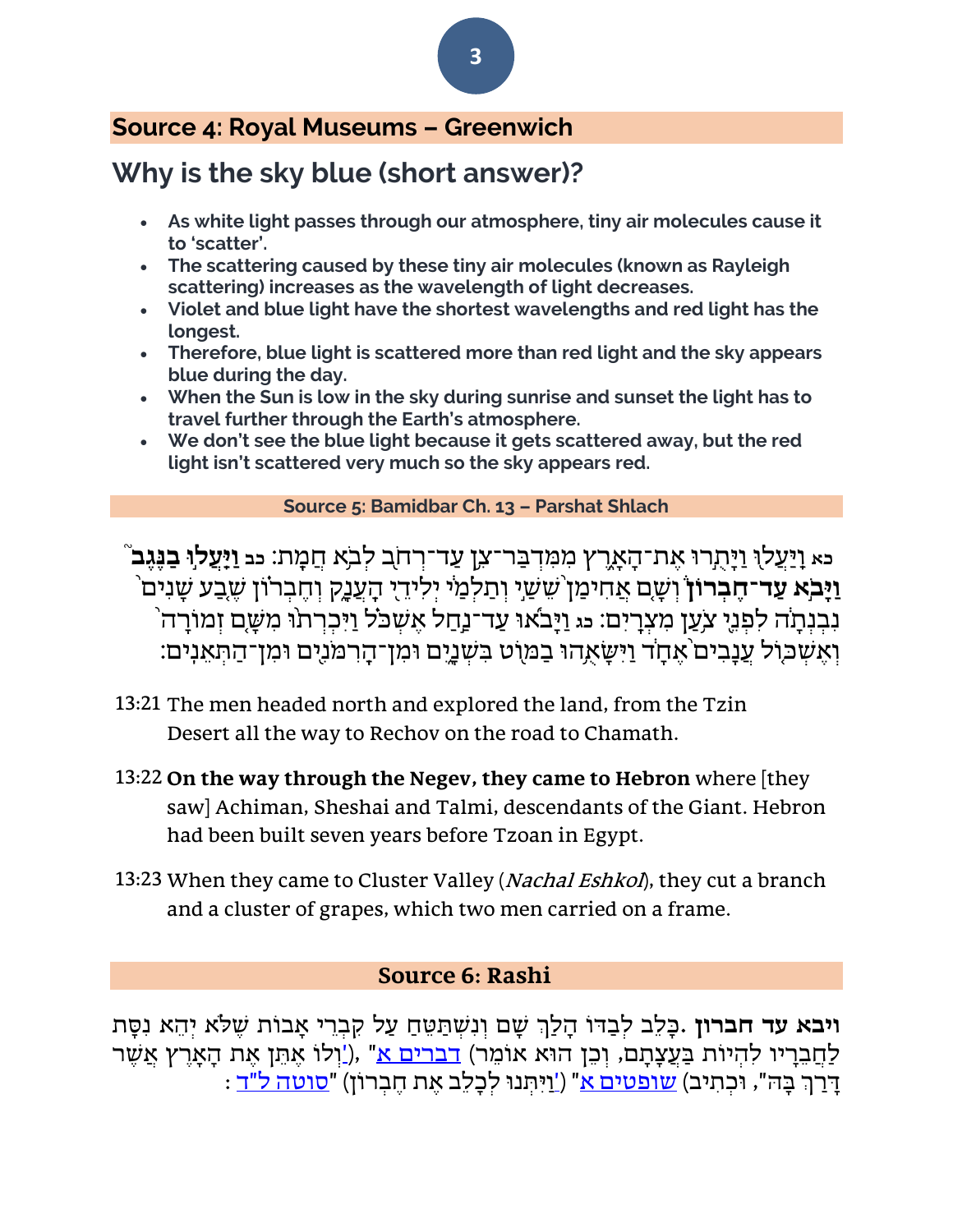## **4**

**חברוןּעדּויבא] AND THEY WENT UP BY THE SOUTH] AND HE CAME UNTO HEBRON** — Caleb alone went there and prostrated himself on the graves of the Patriarchs, offering prayer that he might be helped not to give way to the enticement of his colleagues and join them in their counsel. You may see that it was Caleb who went there, for so indeed it (Scripture) states, [\(Deuteronomy 1:36](/Deuteronomy.1.36)) "[Save Caleb the son of Jephunnch, he shall see it] and unto him will I give the land upon which he hath trodden!" and it is written, (Judges [1:20](/Judges.1.20)) "And they gave Hebron unto Caleb" ([Sotah 34b\)](/Sotah.34b)

#### **Source 7: Rashbam**

**ויבאּעדּחברון -** הגדה נראית פשט :שעל כלב אמר הכתוב שנאמר: ולו אתן את הארץ אשר דרך בה והביאותיו אל הארץ אשר בא שמה וזרעו יורישנה. לפיכך ויבא עד חברון - הוא כלב ונשתטח על קבורת אבות והתפלל שינצל מעצת מרגלים. ומצינו ביהושע שנתן לכלב את חברון, כדכתיב: ואת שדה העיר ואת חצריה נתנו לכלב בן יפנה באחוזתו. **ומכלּ מקוםּלפי ּעיקרּפשוטוּ:ויבאּכלּאחדּואחדּעדּחברוןּ,שהרי ּאמרוּ:וגםּבני ּהענקיםּ ראינוּשםּבחברוןּ.וכתיבּ:ושםּראינוּאתּהנפיליםּבניּענק.**

**And He came till Hevron**- The midrash aggada seems to think that the verse is referring to Calev, as it says, "And I will give to him the city that he tread upon….." Therefore, "and he came to Hevron" – is a reference to Calev, who prostrated himself on the graves of the patriarchs…nevertheless, the main pshat is that EACH ONE OF THE SPIES reached Hevron, because - after all, they said, "We also saw the children of the **Anakimּthere"ּ– ie in Hevron.ּItּalsoּsays,ּ"Andּthat'sּwhereּweּsawּtheּNefilim…"**

**Source 8: Talmud Sotah 34b**

**ויעלוּבנגבּויבאּעדּחברוןּ**ויבאו מבעי ליה אמר ([במדבר יג, כב](/Numbers.13.22)) רבא מלמד שפירש כלב מעצת מרגלים והלך ונשתטח על קברי אבות אמר להן אבותי בקשו עלי רחמים שאנצל מעצת מרגלים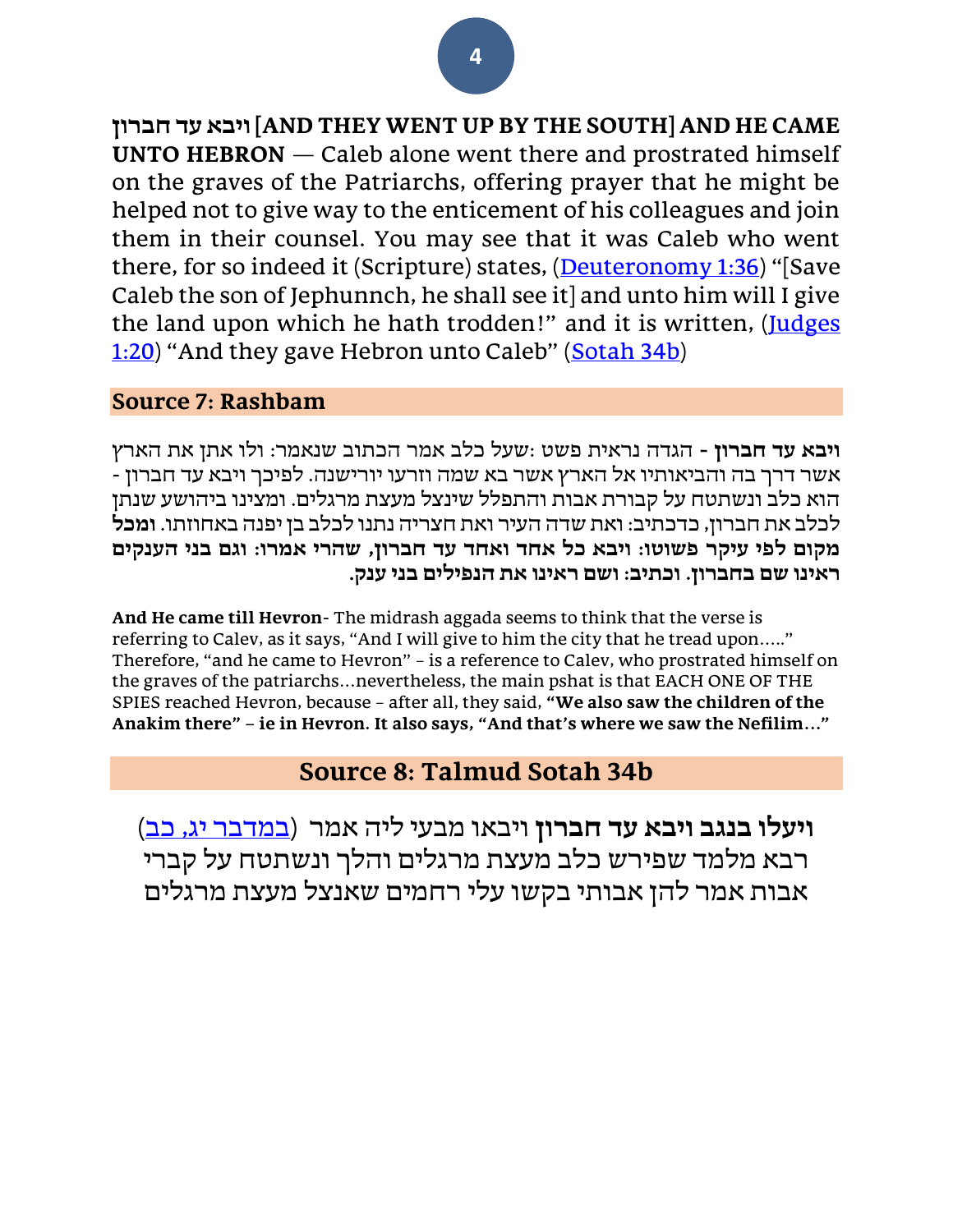It is also stated with regard to the spies: "And they went up into the south, **and he came to Hebron"** [\(Numbers 13:22](/Numbers.13.22)). Why is the phrase "and he came" written in the singular form? The verse **should have** said: **And they came. Rava says:** This **teaches that Caleb separated himself from the counsel of** the other **spies and went and prostrated himself on the graves of the forefathers** in Hebron. **He said to them: My forefathers, pray for mercy for me so that I will be saved from the counsel of the spies.**

**Source 9: Commentary of Shem MishMuel**

**ובזה** יש לפרש מה שאבות נקראו ישני חברון ,היינו שלשון חברון מלשון חיבור ויש לומר שנקראת כן בשביל מערת המכפלה שבה הוא תכלית החיבור

## **Source 10: Rabbeinu Bachaye – commentary on Bereishit**

**ויתכן** לומר עוד בשם **קרית ארבע היא חברון היא נקראת חברון על שם שכל הקבור שם נפשו מתחברת למעלה בעיר אלהים עם ד' מחנות שכינה**, ולא לחנם חמדוה אבות העולם אלא שמשם זוכות הנשמות להתחבר לשרשן שהוא כסא הכבוד וזהו קרית ארבע היא חברון.

## **Source 11: Shir HaShirim/Song of Songs – Ch. 2**

ּוּח) קוֹל דּוֹדִי הָנֵּה זֶה בָּא מְדַלֵּג עַל הֶהָרִים מְקַפֵּץ עַל הַגִּבָעוֹת: (ט) דּוֹמֶה דוֹדִי לְצְבִי אוֹ לְעֹפֶר הָאַיָּלִים הִגָּה זֶה עוֹמֵד אַחַר כָּתְלֵנוּ <mark>ּמַשָׁגִּיחַ מִן הַחַלֹּנוֹת מֵצְיץ מְן הַחֲרַכִּים :</mark>

- 8. The sound of my beloved! Behold, he is coming, skipping over the mountains, jumping over the hills.
- **9.** My beloved resembles a gazelle or a fawn of the hinds; behold, he is standing behind our wall, looking from the windows, **peering** from the lattices.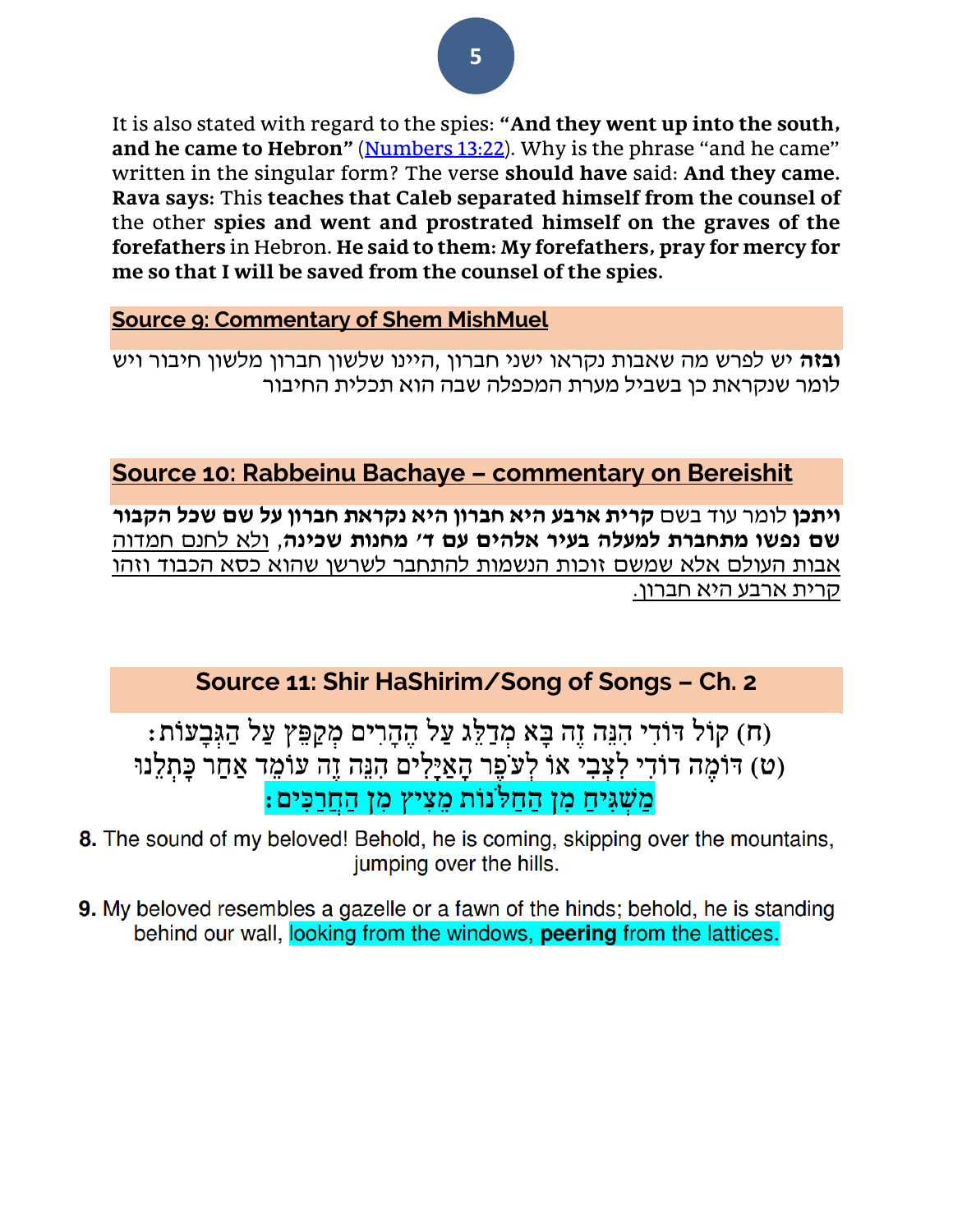#### **Source 12: Sefat Emet, Shlach**

**ועשו להם ציצית כו׳ והי׳ לכם לציצית.** ציצית **- הסתכלות -** כמייש במדי מציץ מן

החרכים. שורש הענין שנתן השי"ת לבנ"י מצות להאיר הלבוש של האדם רומז אל

הג**וף מלבוש הנשמה** אבל ביצ״מ יצאו בנ״י מן ההסגר והמיצר ז״ש עומד אחר כתלנו

#### *משגיח כו׳ מציץ כו׳.* שצריך איש ישראל להניח מקום ופתח שתאיר הנשמה בגוף.

And make for yourselves Tzizit etc and they will be for you tzizit. Tzizit – gazing, staring - as it says in the midrash, "Peering from the lattices..." The root of this concept is that The Holy One, Blessed be He gave the Jewish people mitzvoth to enhance and enlighten their "garments"  $-$  a metaphor for the body, because the body is that garment of With the exodus from Egypt, the Jews left their the neshama (soul). confinement and restriction (Mizraim) - and this is the reference in the verse in Song of Songs, "he is standing behind the wall, looking from the windows, etc" It is incumbent on the Jew to leave room, an opening, for the neshama to enlighten the body...

#### **Source 13: R. Yehuda Landau – Taámei HaMitzvot**

The concept of Tzizit involves a "Hatzatzah" and looking...The Torah commanded us to make a sign that would enable us to perceive with our senses and our intellect. That which saves us is the Ptil Techelet - the blue thread indicates the One on High who is the Tachlit of all creation, and towards whom all eyes turn. Our sages said, You should see it hints at Hashem,...and the reason they gave is that the Techelet is similar in color to the sea, which is similar to the heavens, and to the Throne of Glory.

תכלת = תכלית

בציצית שאפילו לא תצטרכו להיות כתייר לבקש דרך לברוח מן היצה"ר ותברח <sup>א)</sup> ועניו כ"א מיד תפרוש וציוה והבטה היא הצצה הציצית שיעשו להם סימן שבו ישקיפו השקפה חושיות ושכליות ואותו דבר המציל והשקפה שכליות היא פתיל תכלת תכלת אל היא במה שירמוז גוון תכלית כל שהוא הנמצא עליון הנמצאים וכל העינים כלות אליו ית׳. ואחו"ל וראיתם אותו ירמוז אל השי"ת שהוא פני השכינה, ונתנו טעם לדבר שהתכלת עינו דומה לים וים דומה לרקיע ורקיע לכסא הכבוד וזהו העיון השכלי העולה במעלות הסולם מהנמצאות

#### **Source 14: Rav Avigdor Nebenzhal – Sichot L'Sefer Bamidbar:**

**The color connection does not seem to make sense – the world is a mashal/metaphor for something higher!**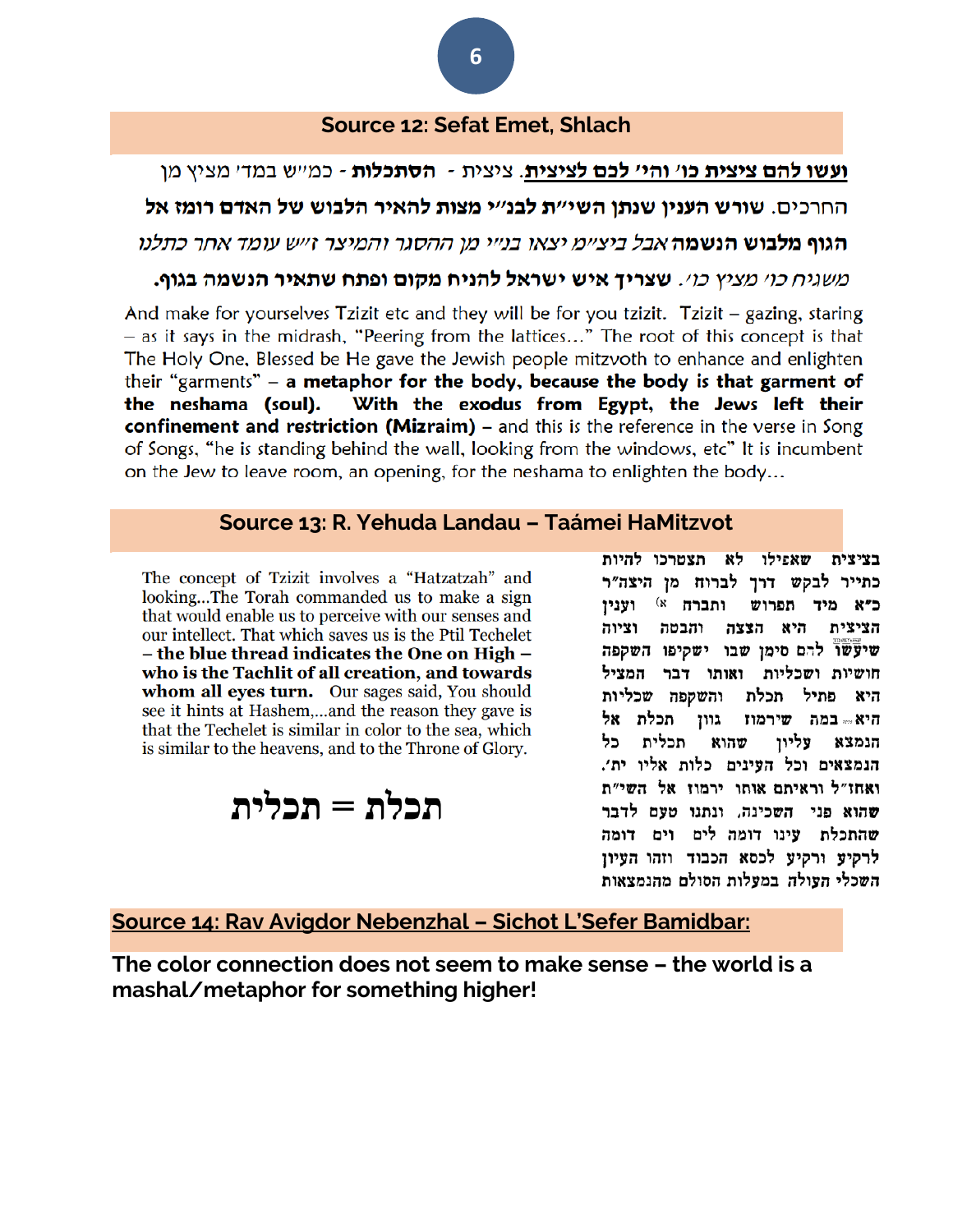

**sto do do do do do** 

ובאמת יתכן, שהעולם-הזה כולו, על מושגיו הרבים ומרכיביו האדירים -נברא אך ורק כדי לשמש משל לעולם העליון! לָרוחניות, שמהותה האמיתית נסתרת מאתנו, ואין לשכל-אנוש תפיסה בה.

א וַיְדַבֵּר יְהוָה אֶל־מֹשֶׁה לֵאמֹֽר: בּ שְׁלַח־לְךָּ אֲנָשִׁים <mark>וְיָהָרוּ אֶת־אֶרֶץ כְּנַ֫עַן אֲ</mark>שֶׁר־אֲנִי נֹתֵן לִבְנֵי יִשְׂרָאֵל אִישׁ אֶחָדْ אִישׁ אֶתָד לְמַמֵּה אֲבֹתָיוֹ תִּשְׁלָֹחוּ כָּל נָשִׂיא בָהֶם: ... <del>טזּ</del> אֵלֶּה שְׁמְוֹת ֹֽהֲא נ ֔ שים ֲא ֶשר־ שַ֥לח ֹמ ֶ֖שה ל֣תור ֶאת־ ה ֑אֶרץ ַו י ְק ֥רא ֹמ ֶֶׁ֛שה ְלהֹו ֵּ֥ש ַע בן־֖נון יְהֹוש ֹֽ עַ׃ **י ז** ַו י ְשַ֤לח אֹתָם מֹשֶׁה לָתָוּר אֶת־אֶרֶץ כְּ**נָעַן** וַיָּאמֶר אֲלֵהֶם עֲלִוּ זֶה בַּנֶּגֶב וַעֲלִיתֶם אֶת־הָהֶר: יחּ וּרְאִיתֵם אֶת־הָאֶרֶץ מַה־הֶוא וְאֶת־הָעָם הַיֹּשֵׁב עָלֶיהָ הֶחָזָק הוּא הֲרַפָּה הַמְעַט הִוּא אִם־רֵב: י<del>ט</del> וּמֵה הָאֲרֶץ אֲשֶׁר־הוּאֹ יֹשֵׁב בָּה הֲטוֹבָה הֶוא אִם־רָעֶה וּמֶה הֱעָרִ֫ים אֲשֶׁר־הוּאֹ יוֹשֵׁב בָּהֶ֫נָּה הַבְּמְחֲנִים אָם בְּמִבְצָרִים: د וּמֲה דָּאָרֶץ הַשְׁמֵנָּה הוֹא אִם־רָזָה הָיֵש־בָּה עֵץוֹ אִם־אַיִן וְהָתְחַזַּקְתֶּם וּלִקְחָתֶּם מִפְּרִי הַאֲרֵץ וְהַיַּמִים יִמֵי בְּכּוּרֵי עֲנַבִים: כֹּא <u>וְיַעֲלוּ וַיַּתְרוּ אֶת־הַאָר</u>ִץ מִמִּדְבַּר־צָן עַד־רְחָׂב לְבָא חֲמֶת: כִּב וַיִּעֲלְוּ בַנֶּגֶב וַיָּבְא עַד־חֶבְרוֹן וְשָׁם אֲחִימַן שֵׁשִׁי וְתלְמַי יִלִידֵי הָעֲנָק וְחֶבְרֹוֹן שֶבַע שָׁנִים נִבְנְתָה לִפְנֵי צִעַן מִצְרֵיִם: כג וַיַּבֿאוּ עַד־נַחַל אֶשְׁכֿל וַיִּכְרְתוּ מְשָׁם זִמוֹרָה וְאֵשְׁכָּוֹל עֲנָבִים אֱחֶד וַיִּשָׂאֶהוּ בַמִּוֹט בִּשְׁנֵיִם וּמְן־הָרְמֹּנִים וּמִן־ הַתְ אֵּ נ ֹֽ ים׃ **כד** לַמ ק֣ ֹום הַה֔ וא ק ר ֖ א נַ ֣חַל אֶ שְ כ֑ ֹול עֵַ֚ ל אֹד֣ ֹות ה ֹֽ אֶ שְ כ֔ ֹול אֲשֶ ר־כ ֹֽרְ ת֥ ו מ ש ֖ ם בְ נֵּ֥י יִשְׂרָאֵל: <sub>י</sub> ה <mark>וַיַּשֶׁבוּ מִתְּוּר הָאֲרֵץ מִקֵּץ אַרְבָּעִים יִוֹם</mark>: ... וּ וַיַּהֵס כָּלֵ֑ב אֶת־הָעֲם אֱל־מֹשֵׁה וַיֹּאמֶר עָלָה נַעֲלֶה וְיָרָשְׁנוּ אֹתָה כִּי־יָכְוֹל נוּכַל לָה: זֹא וְהָאֲנָשִׁים אֲשֶׁר־עָלוּ עִמּוֹ אָמְרוּ לִא נוּכַל לִעֲלְוֹת אֶל־הָעֶם כִּי־חָזֶק הָוּא מִמֶּנּוּ: <mark>וּב וַיֹּצִיאוּ דִּבְת הָאָּרֶץ אֲשֶׁר תַּרְוּ אֹתָה אֶל־בְנֵי</mark> יִשְׂרָאֵל לֵאמֶר הָאֲרֵץ אֲשֶׁר ּעָבַ֫רְנוּ בָדְ לַתְוּר אֹתָה אֶרֶץ אֹכֶלֶת יְוֹשָׁבָ֫יהָ הִ֫וא וְכָל־הָעֲם אֵשֶר־רָאָינוּ בְתוֹכָהְ אַנְשֵׁי מִדְּוֹת: אוּ וְשָׁם רָאִינוּ אֶת־הַנְפִילֵים בְּנֵי עֲנָק מִן־הַנְפִלֵים וַנְהִי בִעֵינֵינוּ כַּחֲגַבִים וְכֵן הַיָינוּ בְעֵינֵיהֶם:

#### **Source 15: The work of Psychologist Carol Dweck**

**[According to Stanford University psychologist Carol Dweck,](https://mindsetonline.com/whatisit/about/) mindset is a simple idea that has a profound effect on a person's life. Mindset,**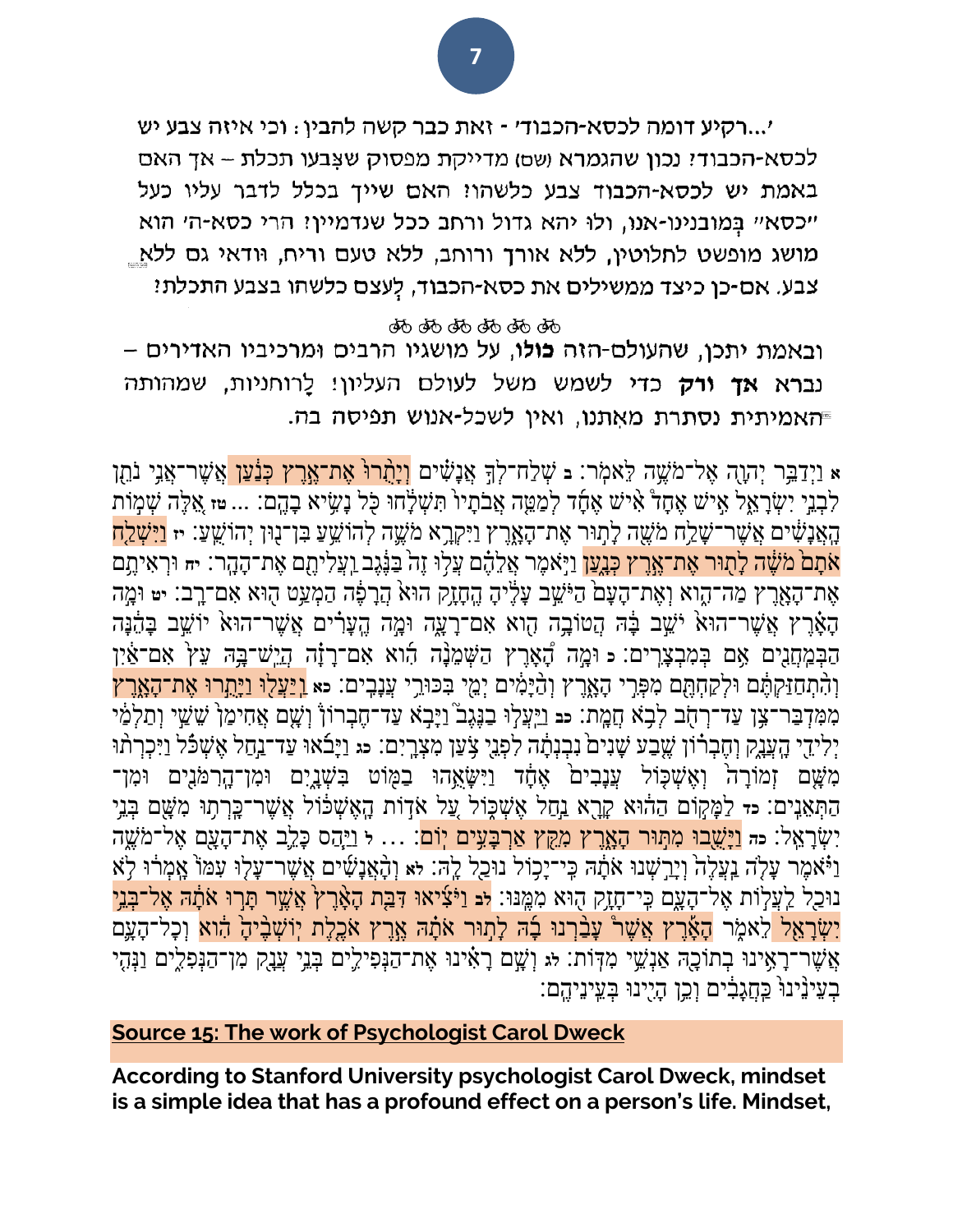**8**

**Dweck says, is the view that you adopt for yourself that determines the way you live your life, see the world, and make decisions.**

**Another definition of mindset is essentially your particular perspective, or the way you view the world. In short, it's the way your perceptions or your beliefs about your abilities and qualities shape the way you operate.**

**Think about some of your talents or qualities. Are you creative? Do you have musical abilities? Are you intelligent? Wise?**

**The way you answered those questions says a lot about your mindset and how you view yourself and the world around you. Your mindset is not a small thing. It's largely responsible for what shapes your reality, shaping your entire perception of what's attainable and what's out of your reach.**

### *Growth vs. Fixed Mindset*

**Now that you have a firm grasp on the basics of mindset, we can start to break down the difference between a growth and a fixed mindset.**

### *Fixed Mindset*

**There's substantial debate about what exactly constitutes a fixed mindset, but we can at least nail some of the primary factors. A fixedmindset essentially means that you believe your attributes and abilities are inherently fixed and unchanging. Most of how you think about yourself in regard to personality, drive, setbacks, and goals grows directly out of your mindset.**

**It's common for people with a fixed mindset to believe that their general qualities are fixed traits that can't be changed.**

**For example, you may believe you're only as smart as the fixed amount of intelligence you were born with. In other words, you're as smart as you'll ever be. This may lead to you not working to improve your intelligence, because you don't believe this level can grow with time and experience. Instead, you believe they're** *fixed* **exactly where they are.**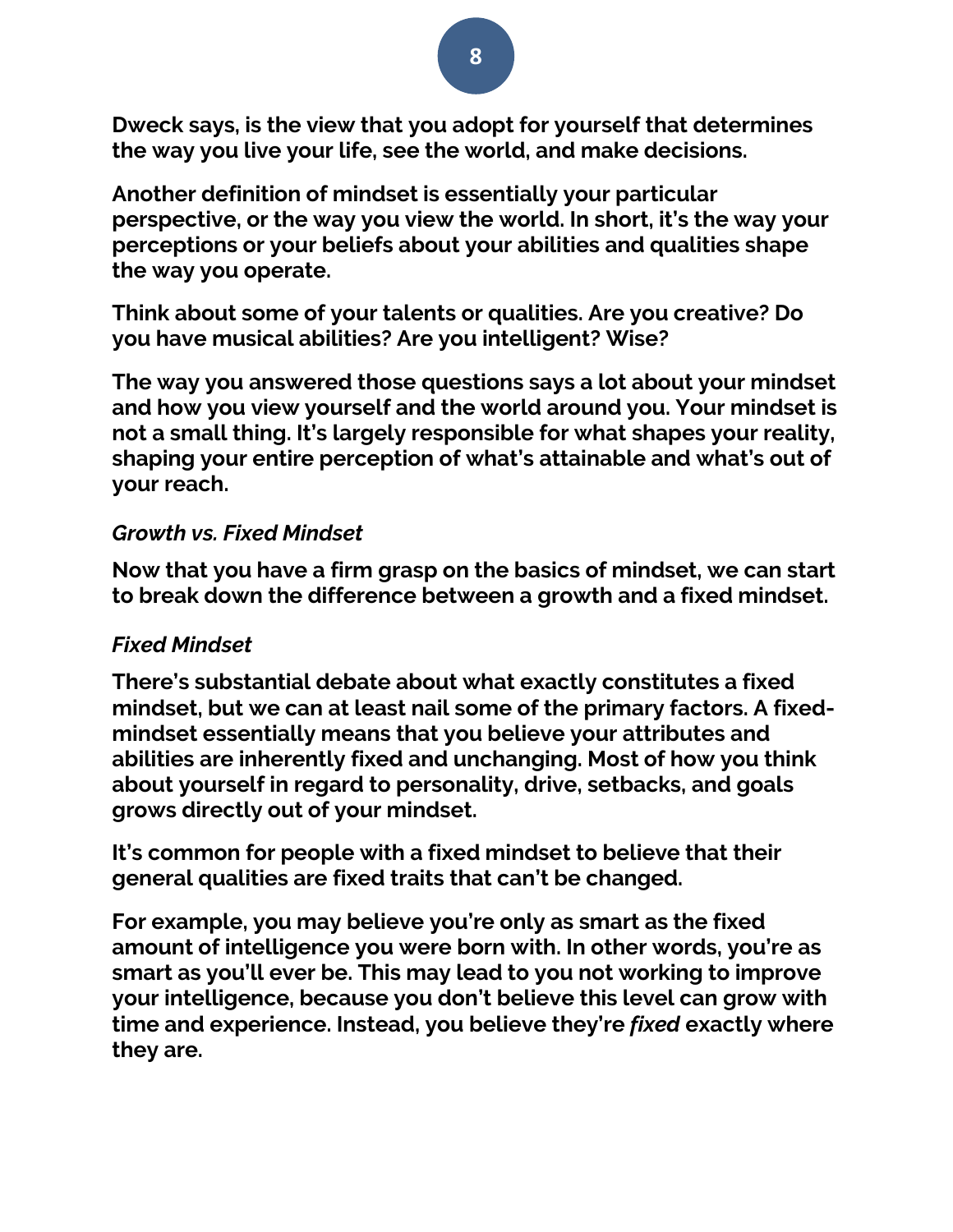**Because of this you may feel an urgency to prove yourself again and again. Why? Because if you only have a certain amount of intelligence, moral character, talent, or success, you need to demonstrate that you have a large amount of each. There is a sense where you need to prove that you're a good person in every area.**

**Maria Popova helpfully [phrases it this way:](https://www.brainpickings.org/2014/01/29/carol-dweck-mindset/)**

*A "fixed mindset" assumes that our character, intelligence, and creative ability are static givens which we can't change in any meaningful way, and success is the affirmation of that inherent intelligence, an assessment of how those givens measure up against an equally fixed standard; striving for success and avoiding failure at all costs become a way of maintaining the sense of being smart or skilled.*

**If you have a fixed mindset, it's easy to get caught in a web of proving to yourself and others that whatever fixed level of talent and skill you have, it's enough. Otherwise, you're stuck with an inadequate amount of whatever it is that you're not going to be able to improve.**

**If a fixed mindset is left unchecked long enough, it can eventually lead to a [failure mindset](https://careersinpsychology.org/ten-worst-habits-mental-health/), in which you believe you simply can't overcome challenges.**

## *Growth Mindset*

**Now let's talk about the growth mindset. If you have this perspective you tend to see your levels of intelligence, skill, talent, and success as starting at a basic starting level but with the capacity to grow.**

**You believe that there are numerous stepping stones toward development and improvement. This mindset is founded on the belief that your basic qualities are cultivable and flexible things that can grow with dedication, time, and a commitment to getting better, smarter, and more talented.**

**If you have a growth mindset, you believe everyone can grow and change through application, exercise, and a lot of hard work.**

**Consider the intelligence example. If you have a growth mindset, you believe that you're gifted with a certain amount of intelligence, but that you can also constantly improve that base level of intelligence.**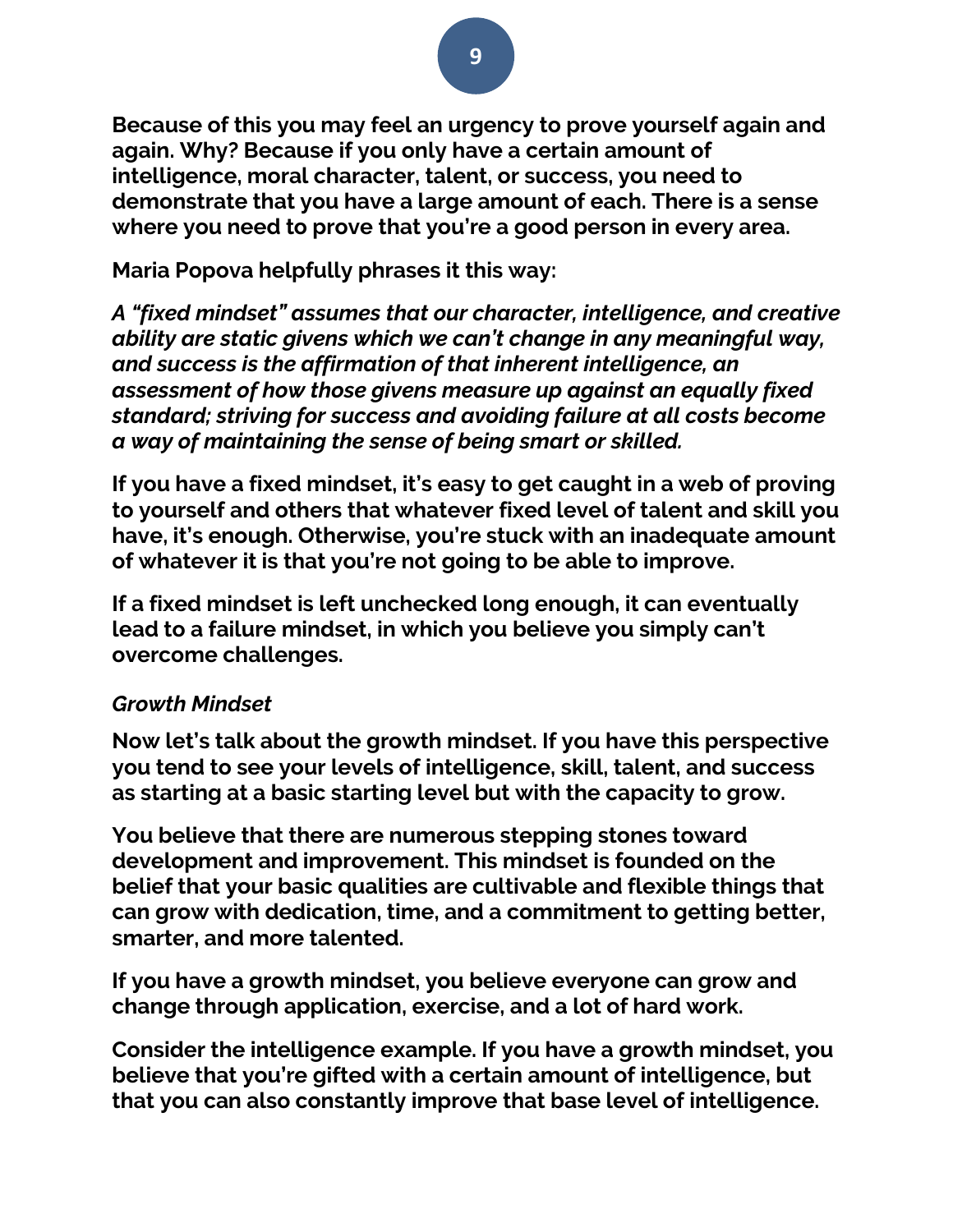### **This will lead you to study, learn, and put the work into expanding your minds in order to become more intelligent.**

**Learning to have a growth mindset help create significant motivation and productivity in business, sports, education, relationships, and beyond.**

### **Source 16: Rabbi Jonathan Sacks, Covenant and Conversation 5771:**

**In fact, as we later discover in the book of Joshua, the inhabitants of the land were terrified of the Israelites. When Joshua sent spies to Jericho, Rahab told them "A great fear of you has fallen on us, so that all who live in this country are melting in fear because of you." When the people heard what G-d had done for the Israelites, "our hearts melted in fear and everyone's courage failed because of you" [\(Josh. 2:9-11\)](https://www.sefaria.org/Joshua.2.9-11?lang=he-en&utm_source=sef_linker)**

**The spies should have known this. They themselves had sung at the Red Sea: "The people of Canaan melted away; terror and dread fell upon them" [\(Ex. 15:15-16\)](https://www.sefaria.org/Exodus.15.15-16?lang=he-en&utm_source=sef_linker).**

**The spies were guilty of an attribution error, assuming that others felt as they did. They said, "We were like grasshoppers in our own eyes, and so we were in their eyes" [\(Num. 13:33\)](https://www.sefaria.org/Numbers.13.33?lang=he-en&utm_source=sef_linker).** 

**….Apply this logic to the spies and we see something fascinating. The Torah describes them in these words: "All were men [of standing]; they were heads of the Israelites" (13: 3). They were people with reputations to guard. Others had high expectations of them. They were princes, leaders, men of renown. If Dweck is right, people laden with expectations tend to be riskaverse. They do not want to be seen to fail. That may be why they came back and said, inveffect: We cannot win against the Canaanites. Therefore we should not even try.**

**There were two exceptions, Caleb and Joshua. Caleb came from the tribe of Judah, and Judah, we learn in the book of Bereishit, was the first baal teshuvah. Early in life he had been the one who proposed selling Joseph into slavery. But he matured. He was taught a lesson by his daughter-inlaw, Tamar. He confessed, "She is more righteous than I am." That experience seems to have changed his life. Later, when the viceroy of Egypt (Joseph, not yet recognised by the brothers) threatens to hold Benjamin as a prisoner, Judah offers to spend his life as a slave so that his brother can go free. Judah is the clearest example in Bereishit of someone who takes adversity as a learning experience rather than as failure. In Dweck's terminology, he had a growth mindset. Evidently he handed on this trait to his descendants, Caleb among them.**